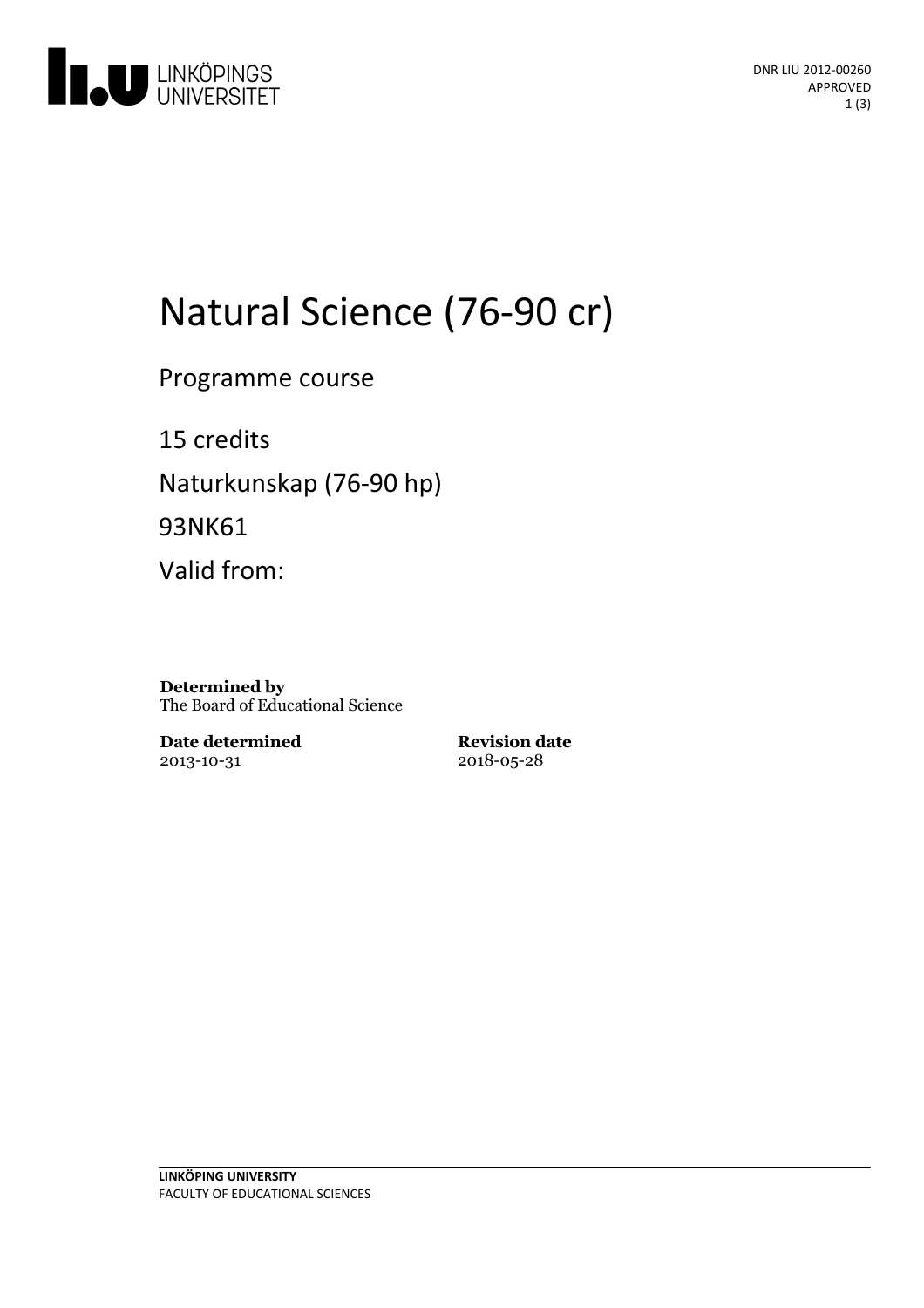## Main field of study

Science in Education

#### Course level

First cycle

#### Advancement level

 $G<sub>2</sub>X$ 

#### Course offered for

Secondary School Teacher Programme with a specialization in Teaching in the Upper-Secondary School

#### Entry requirements

-

#### Examination

Applies to all courses regardless of grading scale.

Students failing an exam covering either the entire course or part of the course two times are entitled to have a new examiner appointed for the reexamination.

If the course has a three-graded grading scale (U - VG), following applies:

Students who have passed an examination may not retake it in order to improve their grades.

If the course is a VfU course, the following applies:

• Examination of applied social and didactic abilities is limited to three (3) occasions.

#### Grades

Three-grade scale, U, G, VG

### Other information

Planning and implementation of a course must take its starting point in the wording of the syllabus. The course evaluation included in each course must therefore take up the question how well the course agrees with the syllabus. The course is carried outin such <sup>a</sup> way that both men´s and women´s

experience and knowledge is made visible and developed.